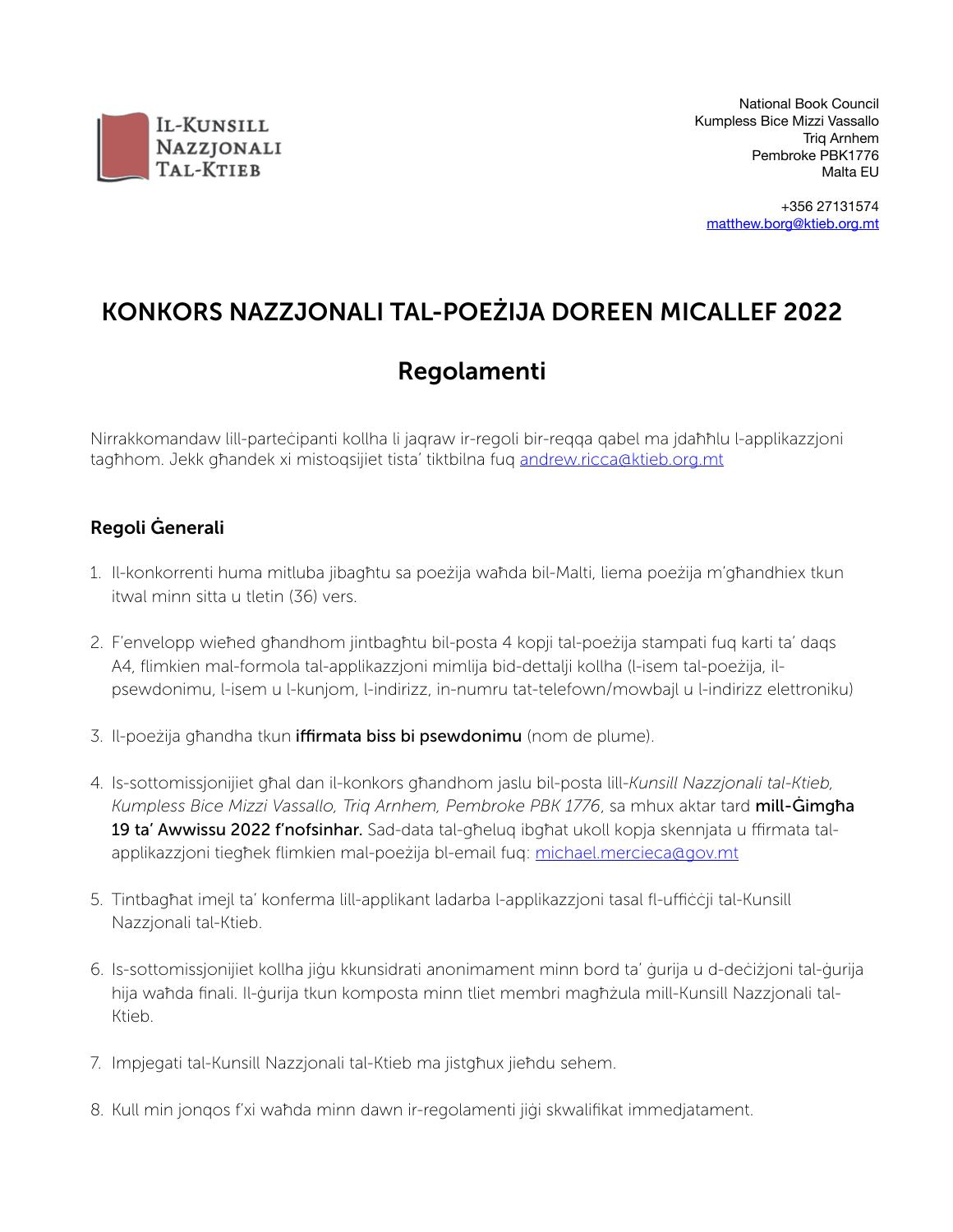### Il-poeżiji

- 9. Is-sottomissjonijiet kollha huma ġġudikati b'mod anonimu u l-isem tal-poeta m'għandu jidher imkien fuq il-poeżija.
- 10. Il-poeżiji kollha għandu jkollhom titlu u m'għandhomx jaqbżu sitta u tletin (36) vers (eskluż it-titlu). Il-poeżiji jistgħu jkunu fuq kwalunkwe suġġett.
- 11. Il-poeżiji għandhom ikunu x-xogħol oriġinali tal-parteċipant.
- 12. Ix-xogħol sottomess irid ikun oriġinali u qatt ma ġie ppubblikat f'kotba, rivisti, ġurnali, siti, fuq ilmidja soċjali, jew kien fost ir-rebbieħa ta' konkorsi oħra qabel l-14 ta' Ġunju 2022.

### Ir-rebbieħa

- 13. Ir-rebbieħa jitħabbru waqt ċerimonja ta' premjazzjoni matul il-Festival Nazzjonali tal-Ktieb 2022.
- 14. Jiġu ppremjati l-poeżiji kklassifikati fl-ewwel tliet postijiet. L-ewwel poeżija tingħata premju ta' €1,000. It-tieni u t-tielet poeżija jingħataw premju ta' €200 u €100 rispettivament. Il-premjijiet jistgħu ma jingħatawx jekk il-ġurija tqis li ma jkunx intlaħaq il-livell mistenni.
- 15. Id-drittijiet tal-awtur ta' kull poeżija jibqgħu f'idejn l-awtur. Madankollu, bil-parteċipazzjoni tagħhom fil-konkors, l-awturi tal-poeżiji rebbieħa jagħtu lill-Kunsill Nazzjonali tal-Ktieb id-dritt li jippubblika u/jew ixandar il-poeżija rebbieħa tagħhom.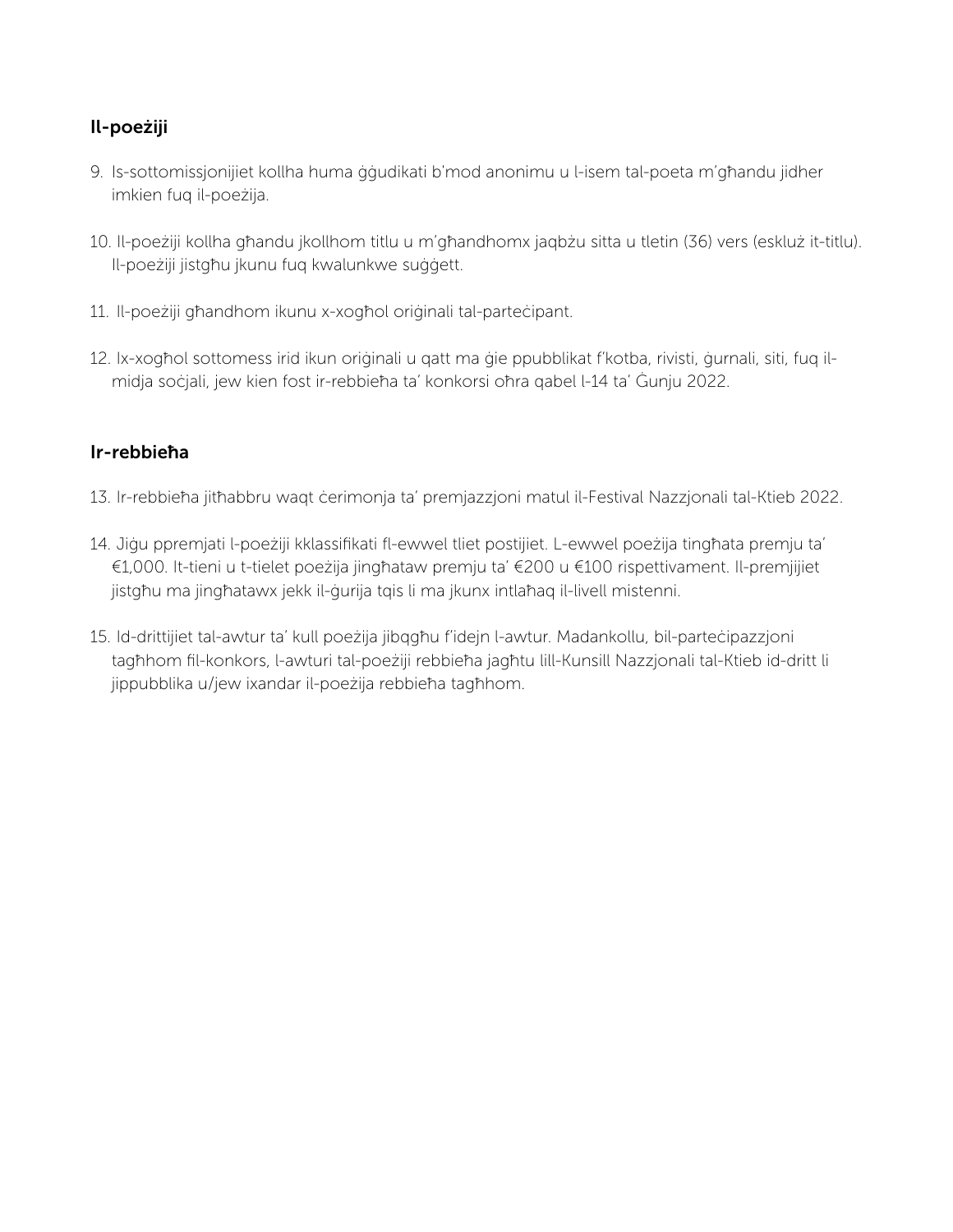

National Book Council Kumpless Bice Mizzi Vassallo Triq Arnhem Pembroke PBK1776 Malta EU

+356 27131574 [matthew.borg@ktieb.org.mt](mailto:matthew.borg@ktieb.org.mt)

# DOREEN MICALLEF NATIONAL POETRY CONTESTS 2022

## Regulations

We recommend that all participants read the contest regulations carefully before submitting their application. If you have any questions you can write to us at [andrew.ricca@ktieb.org.mt](mailto:andrew.ricca@ktieb.org.mt)

#### General Rules

- 1. Participants are are invited to submit up to one poem in Maltese, which should not be longer than thirty-six (36) verses.
- 2. Submissions should be made by post in one envelope including 4 copies of the poem printed on A4 paper, together with the completed application form including all details (name of the poem, pseudonym, name and surname, address, telephone / mobile number and e-mail address).
- 3. The poem should only be signed with a pseudonym (nom de plume).
- 4. Entries for this contest should be sent and received by post to the *National Book Council, Kumpless Bice Mizzi Vassallo, Triq Arnhem, Pembroke PBK 1776*, by no later than Friday 19 August 2022 at 12.00 noon. By the closing date also send a scanned and signed copy of your application together with the poem by email at: [michael.mercieca@gov.mt](mailto:michael.mercieca@gov.mt)
- 5. A confirmation email will be sent to the applicant once the application arrives at the offices of the National Book Council.
- 6. All submissions are evaluated anonymously by an adjudication panel and its decision is final. The jury will be composed of three members appointed by the National Book Council.
- 7. Employees of the National Book Council may not participate.
- 8. Any participant who fails to comply with any of these regulations will be disqualified immediately.